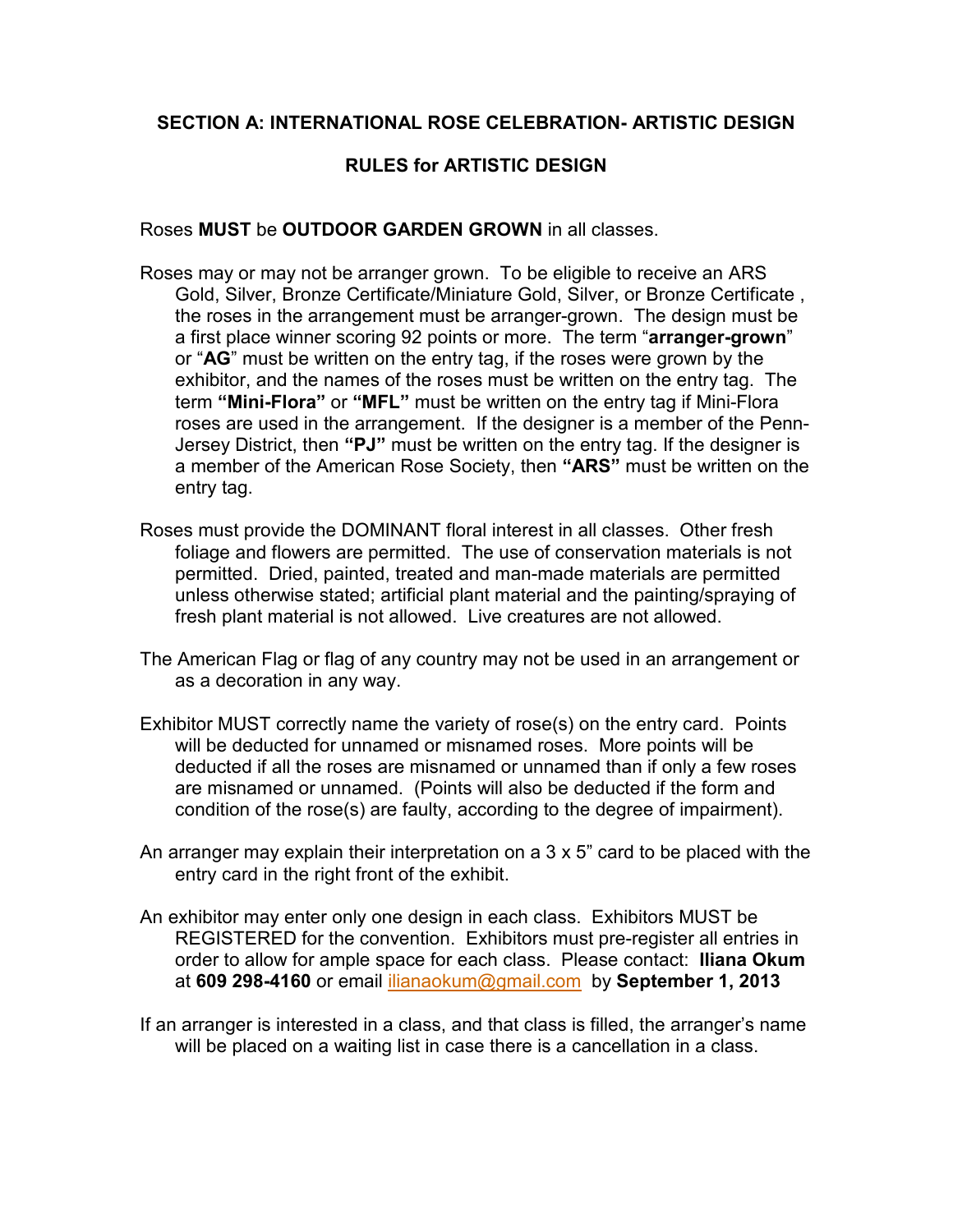- There are two causes for disqualification of an arrangement: roses not outdoor grown or use of artificial plant material.
- Arrangers may use mats, bases, stands, in any class unless otherwise prohibited. Accessories, if used, should not be dominant but enhance the floral components of the design.

Non-Rose Society members are invited to enter any class.

- Non-District awards will be presented at 4pm. All arrangements must remain in place until the conclusion of the evening banquet.
- The West Jersey Rose Society and the Hotel ML will exercise due caution in safeguarding exhibits. The society cannot be held responsible for damage or loss. No one but the arranger may touch or move an arrangement. However, in special circumstances, if all efforts to locate the arranger have failed, the arrangement chairman may carefully move an arrangement.
- All arrangements will be staged on a standard table unless otherwise specified. Ideally, to receive maximum points for balance/proportion, the arrangement should use an appropriate amount of the allotted space for a balanced display. Other staging requirements are listed with each class. Tables are placed against the wall which has yellow wall covering.
- All entries will be judged using the ARS point scoring system. The decision of the judges is final.
- An arrangement incorrectly placed in a class will be judged in the class in which it is placed.

All entries must be the work of the exhibitor.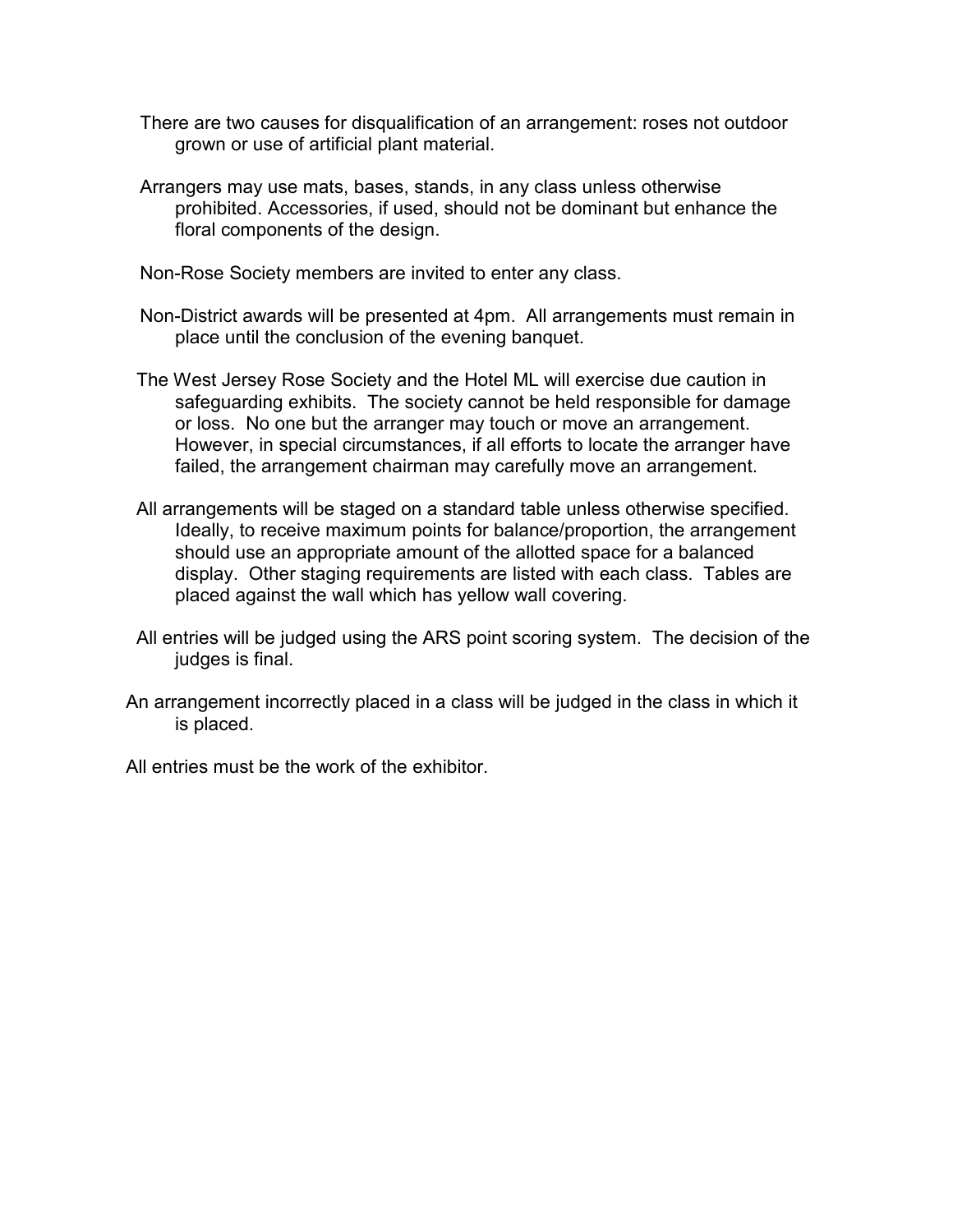#### **AMERICAN ROSE SOCIETY ARRANGEMENT SCORE CARD – 100 points**

**1. Conformance** – 15 points

Roses correctly named – 5 points Conformance to type of design per class – 5 points Other specific requirements of schedule – 5 points

#### **2. Design** – 30 points

a. Balance – 5 points

 Both physical and visual stability should be evident. Balance should be featured front to back, side to side, top to bottom, and may be either symmetrical or asymmetrical. Balance should be achieved within the design as well as the outline.

b. Dominance – 5 points

 The stronger effect of one or more of the elements in a design. Dominance is observed in color, shape, forms, etc. Roses must be the dominate flower.

c. Contrast – 5 points

 The use of unlike qualities or elements to emphasize difference. Contrast is achieved by the use of color, shapes, and texture in any or all components.

d. Rhythm  $-5$  points

 A visual path through a design. Rhythm may be achieved through repetition of colors, shapes, and sizes to unify the whole.

e. Proportion – 5 points

 A visually pleasing relationship of the amount of plant material to the container and the arrangement to the allowed space. Plant material other than roses should not be dominate. The size of an accessory should complement and should not dominate.

f. Scale – 5 points

 The visual size relationship of each part of a design to each other part. Particular attention should be given to the size of an arrangement to its allowed space. The size of an accessory, if used, should complement and should not dominate.

#### **3. Perfection of the Rose(s)** – 30 points

 Roses should be in good condition, fresh with good color and substance. Form of roses may vary depending on variety or stage of development. Rose foliage and other plant materials should be of good quality and condition.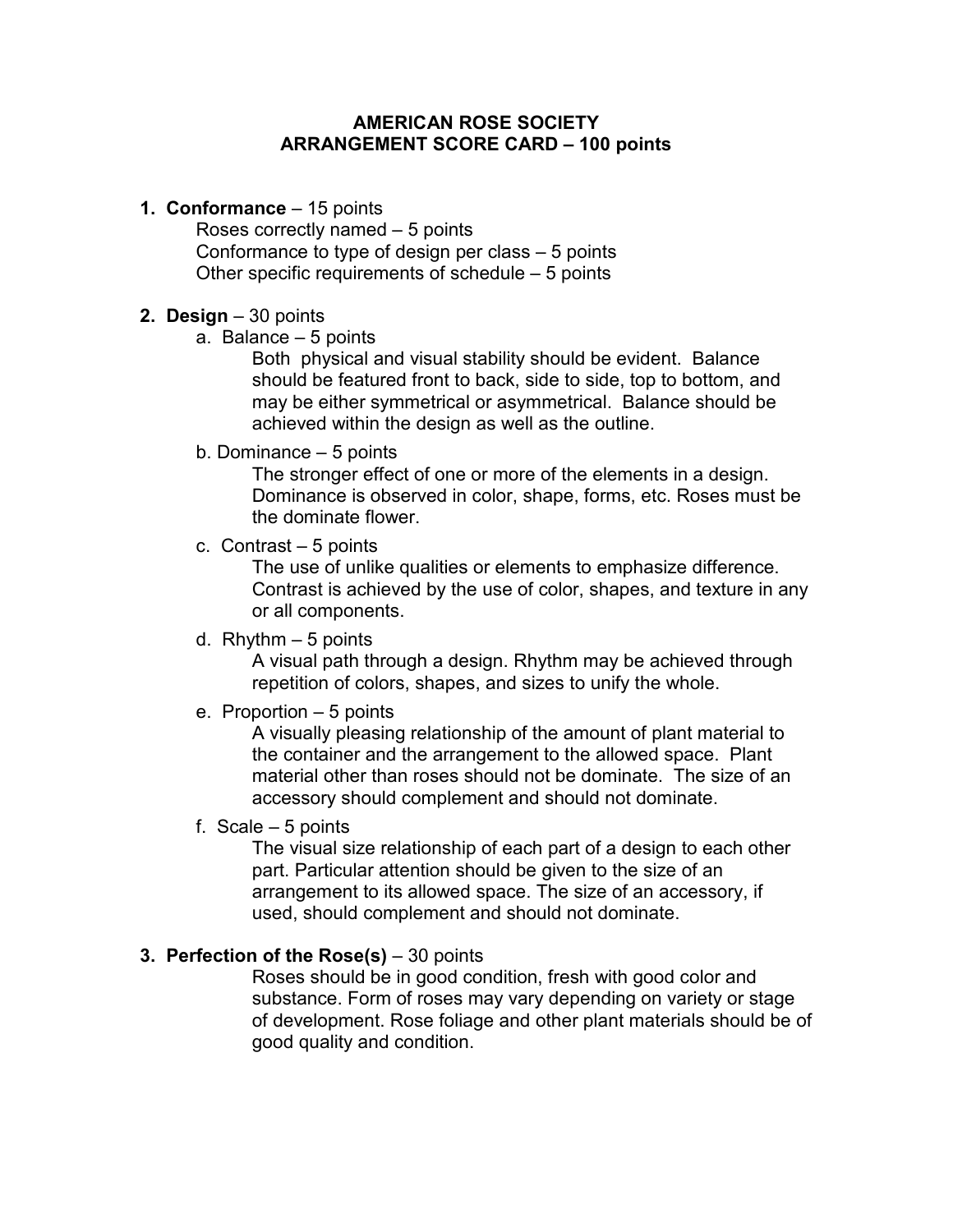## **4. Creativity and Expressiveness** – 15 points

 Originality in the choice or use of compenents as related to theme or class title.

## **5. Distinction** – 10 points

 Design is superior in all respects due to the unusual differences in execution and construction by the exhibitor. This is the determination that puts everything together in a final judgement regarding the total complete design, the overall effectiveness and the unity of the elements and principles of design.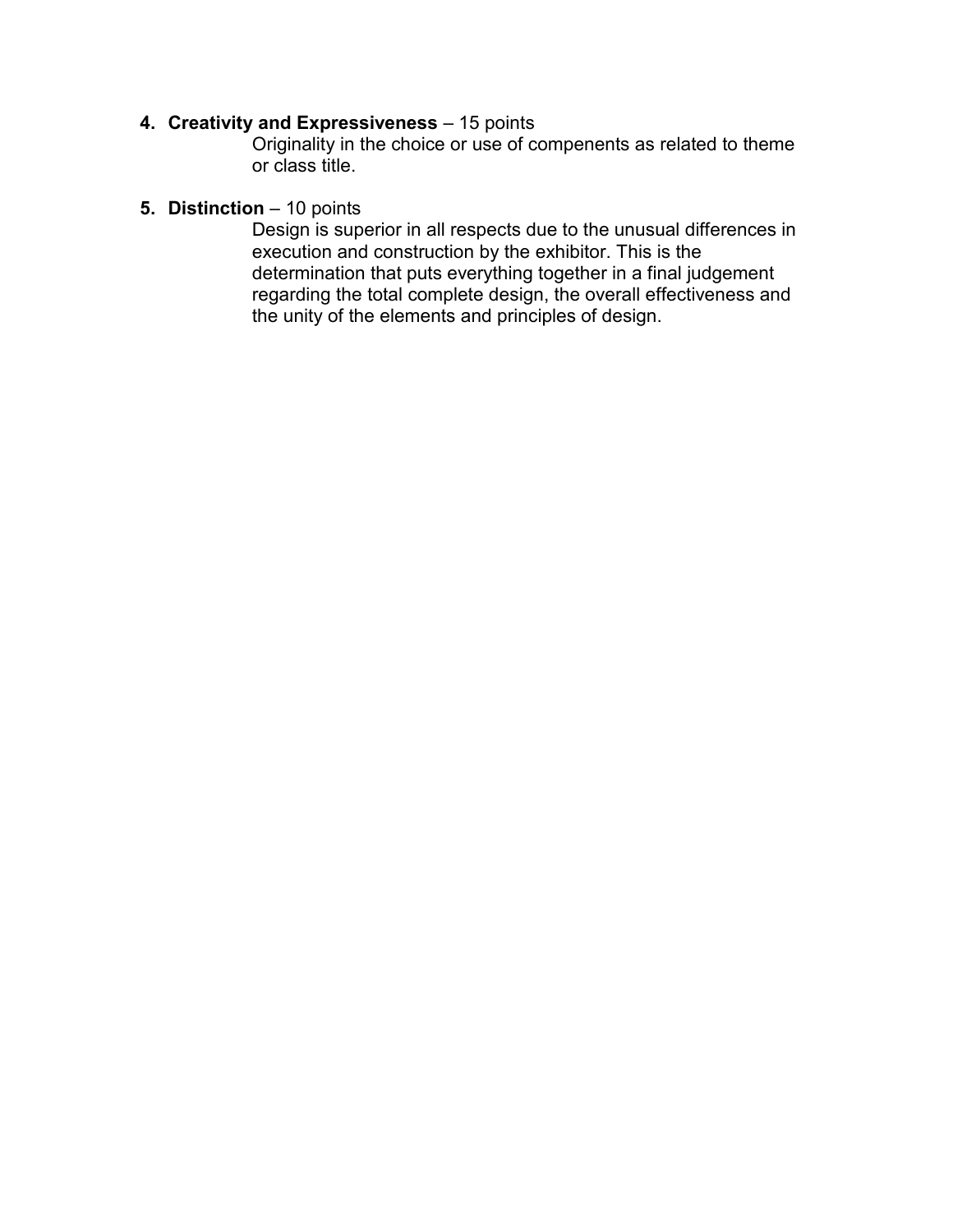# *International Rose Celebration*

# Class 1 – **Dancing by the Trevi Fountain**

A Traditional Arrangement –Designer's Choice to be staged in a niche 30" high, 24" wide and 20" deep. Niche will be on a table with a height of approximately 30 inches from the floor. Table will be covered with black table cloth and draped with cream fabric. Background and underlay required. Limited to *4 entries.*

**Eligible for the ARS Royalty Award**.

## Class 2 –**Midnight in Paris**

A Modern Design arrangement of designer's choice. Exhibitor must state style of design on entry tag. Staged on a pedestal approximately 40 inches high from the floor with a 18" by 18" inch square top. Manmade material may be used. Underlay required. *Limited to 4 entries* **Eligible for the ARS Artist Award.**

## Class 3 – **Surfing In Aruba**

A MODERN arrangement –Designer's choice. Exhibitor must state style of design on entry tag. Arrangement to be staged in a niche 30" high, 24" wide and 20" deep. Niche will be on a table with a height of approximately 30 inches from the floor. Table will be covered with black table cloth and draped with cream fabric. Background and underlay required. *Limited to 4 entries.*

#### **Eligible for ARS Artist Award**.

## Class 4- **Sunrise in Bali**

An arrangement in the Oriental Manner. Arrangement to be staged in a niche 30" high, 24" wide and 20" deep. Niche will be on a table with a height of approximately 30 inches from the floor. Table will be covered with black table cloth and draped with cream fabric. Background and underlay required. Limited *to 4 entries.* 

**Eligible for the ARS Oriental Award.** 

## Class 5 – **Dinner in the Piazza-Rome**

 A DUKE ARRANGEMENT of arranger's choice. Duke arrangement uses fresh roses of any classification type with or without other fresh and/or dried plant material. This class is restricted to arrangements larger than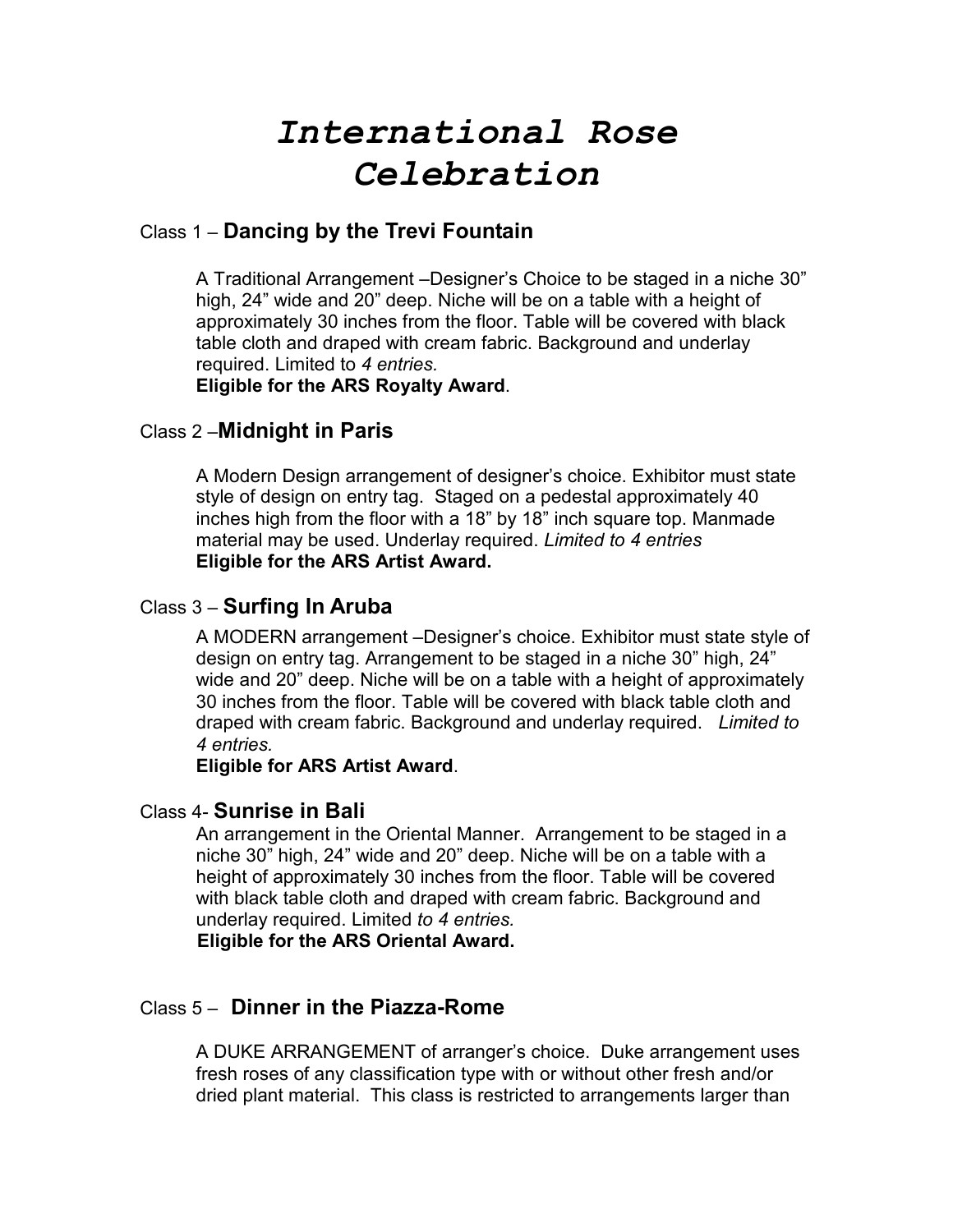10 inches in height, width, or depth as in or similar to miniature classes but must not exceed 20 inches in height, width, or depth. NO ACCESSORIES are permitted. To be staged on a standard table with a height of approximately 30 inches from the floor. Table will be covered with black table cloth and draped with cream fabric. Space allotment of 21 inches wide, 21 inches high, and 21 inches in depth. Arrangement can be up to 20 x 20 x 20. Backboard and baseboard required. Backboard will lean against the wall. Style of arrangement (Modern, Traditional, Oriental) must be listed on the entry card. *Limited to 4 entries.* **Eligible for the Duke Award.**

## Class 6 – **Sunny Cancun Fiesta**

 A DUKE ARRANGEMENT of arranger's choice. **This class is restricted to Horticulture or Arrangement Judges.** This class is restricted to arrangements larger than 10 inches in height, width, or depth as in or similar to miniature classes but must not exceed 20 inches in height, width, or depth. NO ACCESSORIES are permitted. To be staged on a standard table with a height of approximately 30 inches from the floor. Table will be covered with black table cloth and draped with cream fabric with a space allotment of 21 inches wide, 21 inches high, and 21 inches in depth. Arrangement can be up to 20 x 20 x 20. Baseboard and backboard required. Style of arrangement (Modern, Traditional, Oriental) must be listed on the entry card.

**Eligible for ARS BEST JUDGES CERTIFICATE.** 

# Class 7- **Luncheon in the Buckingham Palace Rose Garden**

A Functional Table, place setting for one. Design is arranger's choice. To be staged on a card table, each table is 34" square, 28" high. Each table will be covered to the floor with a white cloth; table and cloth provided by the committee. Additional table covering required. Flatware not permitted. *Limited to 4 entries.*

**Eligible for the ARS Court of Etiquette Award**.

##############################

# Class 8 – **Under the Setting Sun in Tokyo**

A MINIATURE arrangement in the ORIENTAL manner with mini and/or miniflora roses. To be staged on a table with a height of approximately 44 inches from the floor. Table will be covered with black table cloth and draped with cream fabric and a niche space allotment of 11 inches wide, 11 inches high, 11 inches in depth. The arrangement must be no bigger than 10 inches high, 10 inches wide, and 10 inches in depth. Baseboard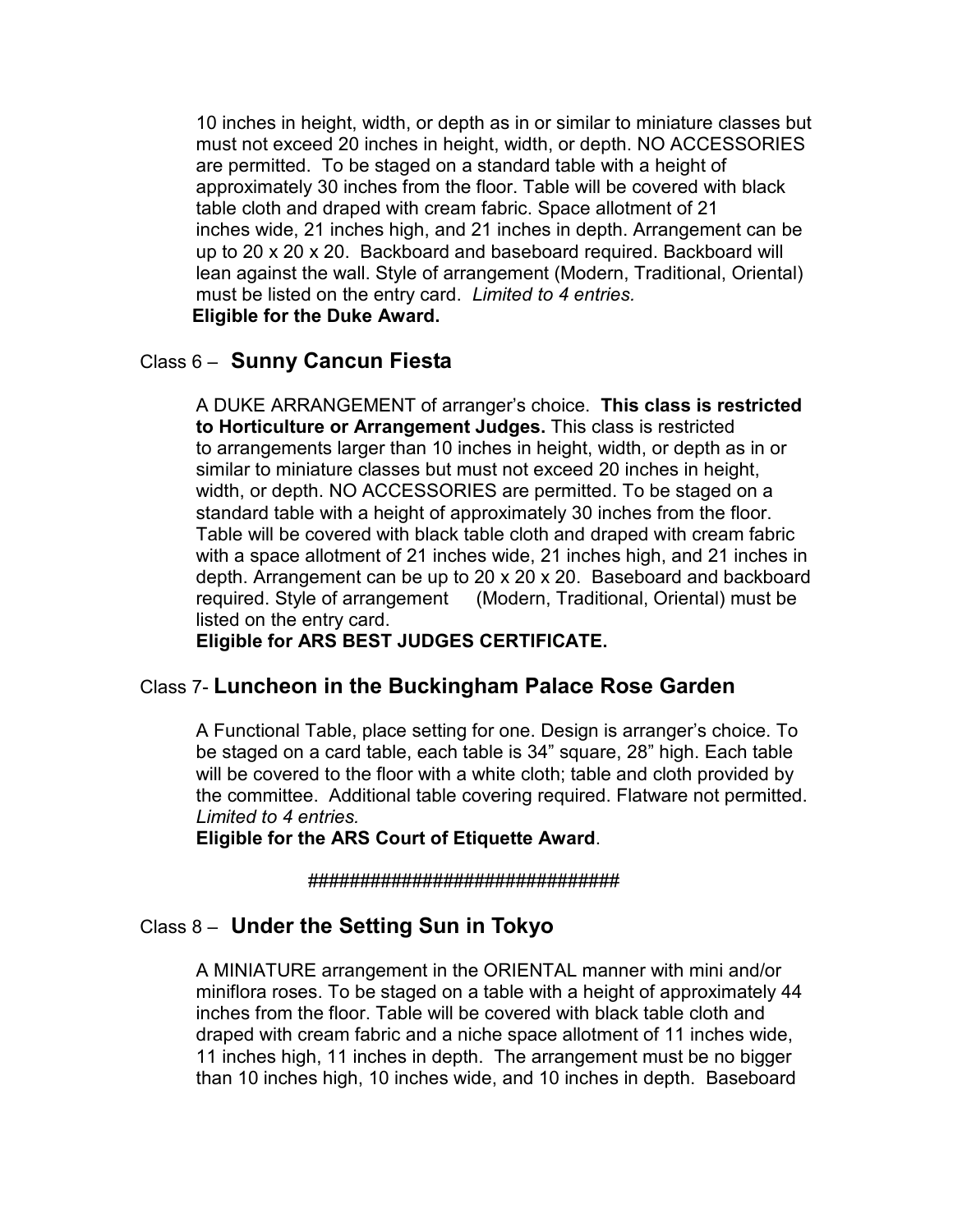and backboard required. *Limited to 6 entries.* Eligible for the **ARS Mini-Oriental Award**.

# Class 9 – **Evening Concert in Florence**

 A MINIATURE TRADITIONAL arrangement of arranger's choice using mini and/or miniflora roses. Exhibitor must state style of design on entry tag. To be staged on a table with a height of approximately 44 inches from the floor. Table will be covered with black table cloth and draped with cream fabric and a niche space allotment of 11 inch wide,11 inch high, 11 inch depth.The arrangement must be no bigger than 10 inches high, 10 inches wide, and 10 inches in depth. Baseboard and backboard required. *Limited to 6 entries.*

**Eligible for the ARS Miniature Royalty Award**.

# Class 10 – **Madrid Bullfight**

A MINIATURE MODERN arrangement of arranger's choice using mini and/or miniflora roses. Exhibitor must state style of design on entry tag. Design not to exceed 10" in any direction. To be staged on a round pedestal 7" in diameter placed on a standard height table. Manmade material may be used. Underlay required is to be 10 inches. *Limited to 6 entries.* 

**Eligible for ARS Miniature Artist Award**

## Class 11 – **Viennese Waltz**

 A MINATURE DRIED design fashioned into a wreath featuring dried mini an/or miniflora roses and other dried plant materials. To be staged on a table with a height of approximately 44 inches from the floor. Table will be covered with black table cloth and draped with cream fabric and a space allotment of 11 inch wide, 11 inch high, 11 inch depth. The wreath design must be no bigger than 10 inches high, and 10 inches wide. The wreath will hang from a nylon cord on a foam board covered with neutral fabric. *Limited to 6 entries.* **Eligible for the ARS Miniature Rosecraft Award**.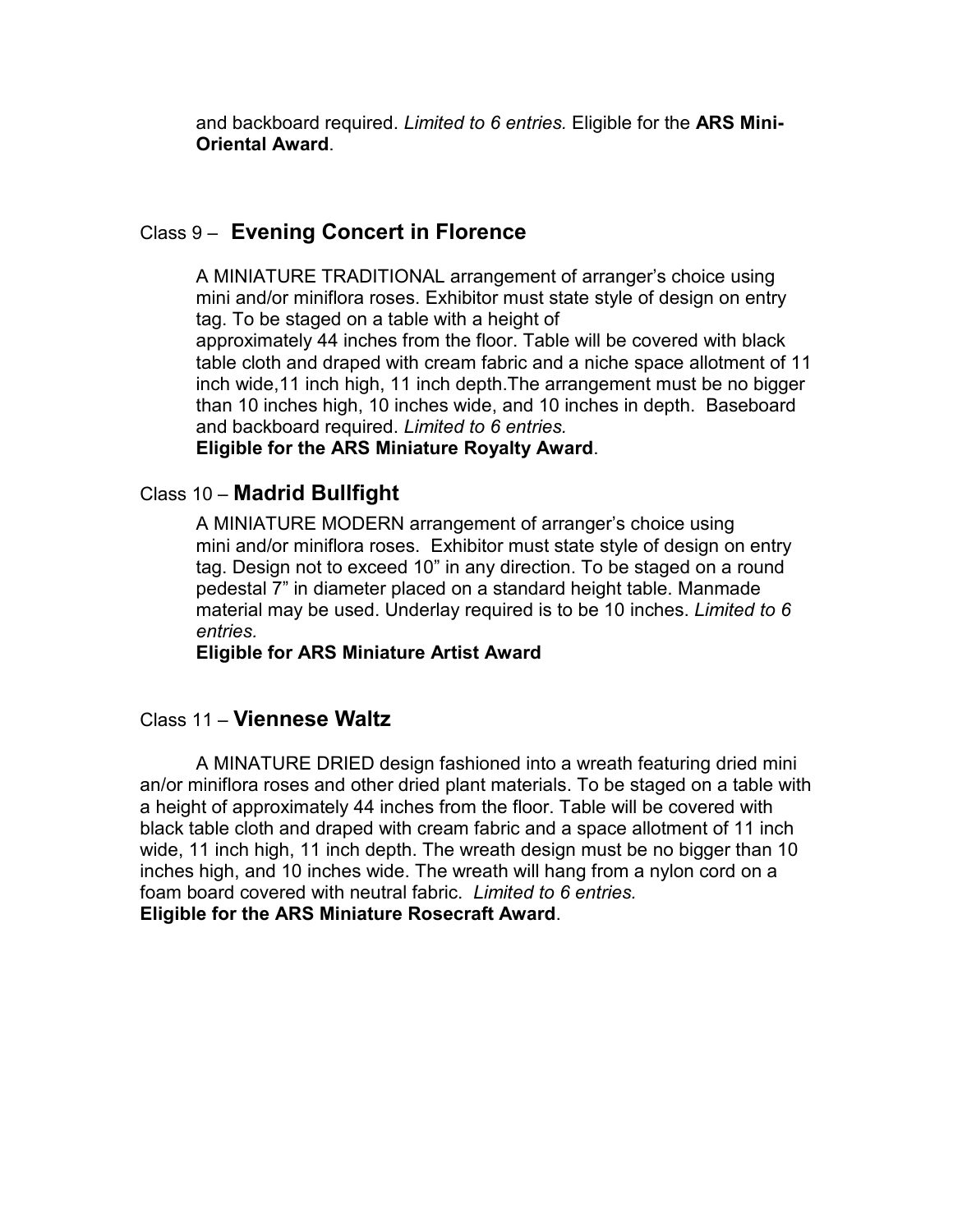## **AMERICAN ROSE SOCIETY AWARDS**

*To be awarded an American Rose Society higher award (Rosette and/or Certificate), an arrangement must score a minimum of 92 points and must be a first place winner* 

*ARS Royalty Award* for the highest scoring arrangement in Class 1.

*ARS Artist Award* for the highest scoring arrangement in Class 2 and 3.

*ARS Oriental Award* for the highest scoring arrangement in Class 4.

*ARS Duke Award* for the highest scoring arrangement in Class 5.

*ARS Best Judges Award* for the highest scoring arrangement in Class 6.

ARS Court of Etiquette Award for the highest scoring arrangement in Class 7.

*ARS Mini-Oriental Award* for the highest scoring mini-arrangement in Class 8.

*ARS Mini-Royalty Award* for the highest scoring mini-arrangement in Class 9.

*ARS Mini-Artist Award* for the highest scoring mini-arrangement in Class 10.

*ARS Mini-Rosecraft Award* for the highest scoring mini-arrangement in Class 11.

If the first place arrangement scores only 90 or 91 points, it will receive the blue ribbon and a "keepie" award only.

#### **AMERICAN ROSE SOCIETY CERTIFICATES**

ARS Gold, Silver, and Bronze Certificates may be awarded to any blue ribbon winner in Classes 1, 2, 3, 4, 5, and 7 provided those arrangements are ARRANGER GROWN and score a minimum of 92 points or higher.

ARS Mini Gold, Silver, and Bronze Certificates may be awarded to any blue ribbon winner in Classes 8,9, and10 provided those arrangements are ARRANGER GROWN and score a minimum of 92 points or higher.